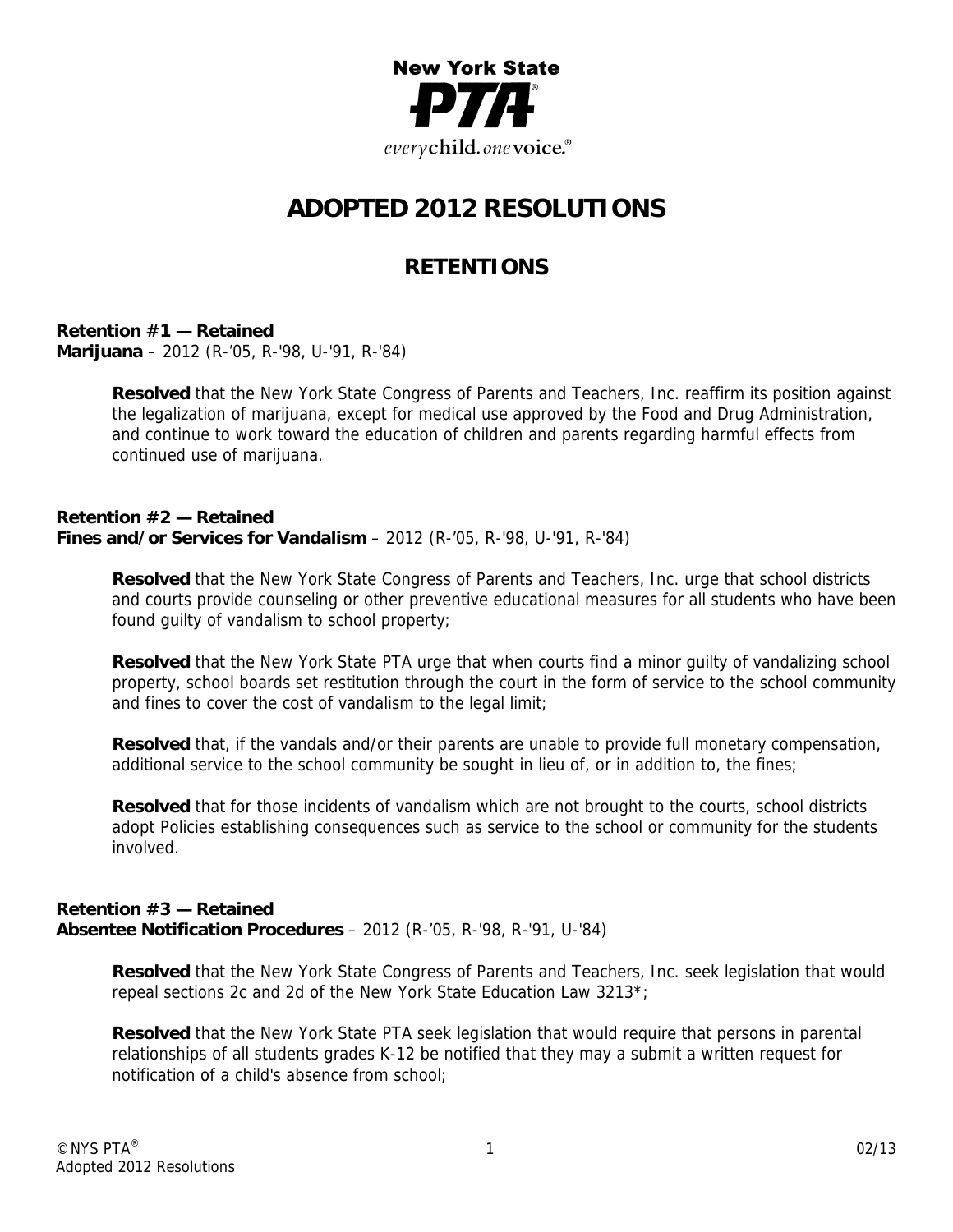**Resolved** that the written request includes the telephone number of the person or persons to be notified and any other information to facilitate communication;

**Resolved** that said notification take place by the most prompt and expedient manner possible by a person or persons authorized by the school district; and be it further

**Resolved** that the New York State PTA urge its units and councils to educate persons in parental relationships as to the reasons for and significance of completion of the request for notification form.

\*Section 3213c and d refer only to elementary students. This PTA resolution provides a similar process for all K-12 students

## **Retention #4 — Retained Participation in Decision Making** – 2012 (R-'05, R-'98, R-'91, R'84)

**Resolved** that the New York State Congress of Parents and Teachers, Inc. urge its regions, councils, and units to place greater emphasis on training its members to analyze programs, curricula, and school budgets and to better comprehend education law and school district policies and procedures, thereby preparing members to engage in more knowledgeable discussion with educators, school boards, and legislators in order to convey priorities, innovative approaches and options necessary to maintain quality education for all children.

## **Retention #5 — Retained**

**Migrant Children** – 2012 (R-'05, R-'98, R-'91, U-'84)

**Resolved** that the New York State Congress of Parents and Teachers, Inc. encourage local and state education agencies to develop and implement processes that improve migrant students' access to secondary school services in the following areas: instructional opportunities, credit accumulation, and counseling and support services.

## **Retention #6 — Retained Paper Recycling and Recycled Paper Use** – 2012 (R-'05, R-'98, R-'91)

**Resolved** that the New York State Congress of Parents and Teachers, Inc. urge units and councils to reduce paper waste and encourage schools to reduce paper waste; and be it further

**Resolved** that the New York State PTA encourage PTAs at local, region, state, and national levels to use recycled paper in their PTA work; and be it further

**Resolved** that the New York State PTA urge the National PTA to promote the use of recycled paper and paper recycling in schools.

## **Retention #7 — Retained Equitable Distribution of State Aid** – 2012 (R-'05, R-'98, R-'91, R-'84)

**Resolved** that the New York State Congress of Parents and Teachers, Inc. support development of an equitable distribution of state aid funds to provide equal educational opportunities for all public school students; and be it further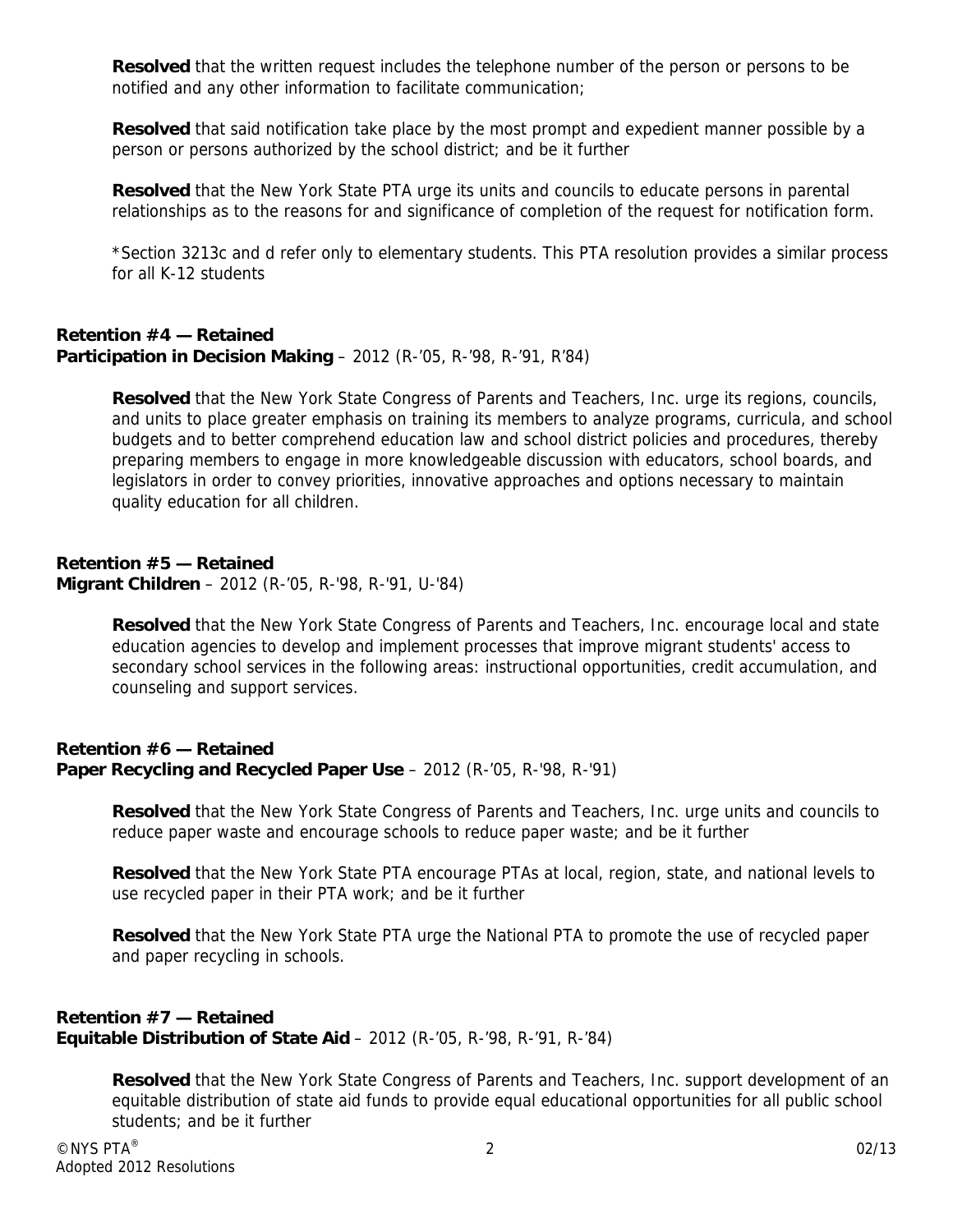**Resolved** that the New York State PTA continue to urge the legislature and the governor to increase financial support of public education.

### **Retention #8 — Retained Healthy Choices** – 2012 (R-'05)

**Resolved** that the New York State Congress of Parents and Teachers, Inc. raise awareness of and educate children and youth, parents, school personnel, and the community about healthy choices; and be it further

**Resolved** that New York State PTA encourage units and councils to advocate for healthy choices in the home, school and community; and be it further

**Resolved** that New York State PTA urge parents to participate in school wellness committees and work to establish policies regarding healthy choices; and be it further

**Resolved** that New York State PTA encourage decision makers, including legislators, to implement, support and fund programs and activities that foster healthy choices.

## **Retention #9 — Retained Elimination of Trans Fats from School Foods** – 2012 (R-'05)

**Resolved** that the New York State Congress of Parents and Teachers, Inc. is concerned about obesity and other diet-related diseases and their effects upon children and youth, and supports the elimination of non-naturally occurring trans fats from school foods; and be it further

**Resolved** that the New York State PTA actively work to reduce non-naturally occurring trans fats from school meals a la cart vending choices, foods available for sale at after-school events and other events, and foods used in fundraising; and be it further

**Resolved** that the New York State PTA encourage units and councils to work actively to educate school administrators, faculty, food service providers, parents and children about healthy food choices.

## **Retention #10 — Retained Awareness of Medication Management in Schools** – 2012 (R-'05, R-'98)

**Resolved** that the New York State Congress of Parents and Teachers, Inc. urge units and councils to encourage school districts to ensure implementation of school policies and procedures regarding administration and management of prescription medication; and be it further

**Resolved** that New York State PTA urge units and councils to provide programs and information to raise awareness through education of adults in a parental role regarding access to medications; and be it further

**Resolved** that the New York State PTA support annual in-service programs for faculty and staff that include awareness of symptoms of identified medical conditions for students under their supervision**.**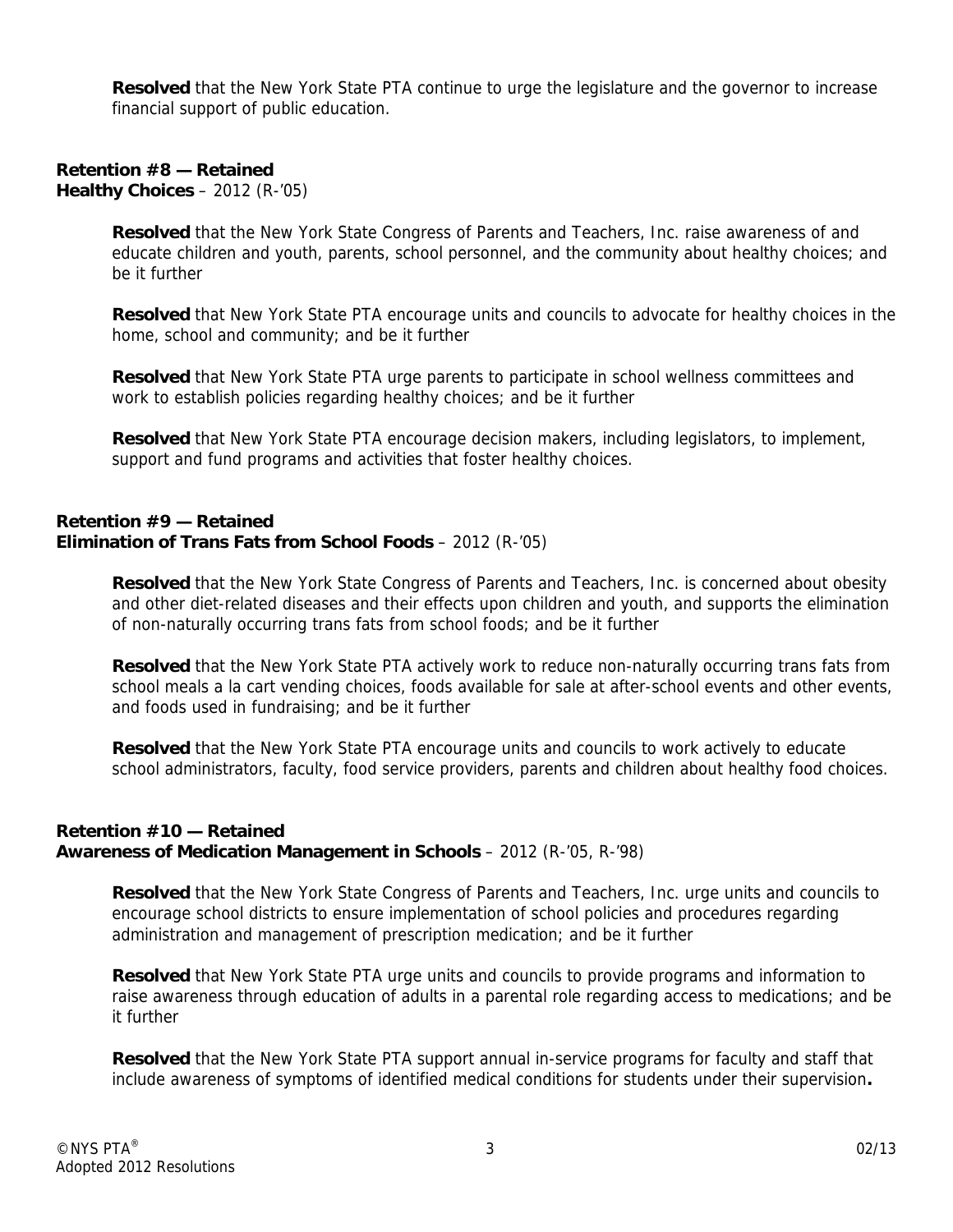### **Retention #11 — Retained Ingredient Labeling** – 2012 (R-'05, R-'98, R-'91, R-'84)

**Resolved** that the New York State Congress of Parents and Teachers, Inc. support legislation that would require full disclosure, in clear language, of all ingredients and additives, including chemical additives in water, on food, drug and cosmetic labels.

**Resolved** that the New York State PTA encourage its units and councils to educate its members as to the importance of reading labels and understanding the possible significance of the effects of the listed ingredients on the human body in order to protect the nutrition and health of children.

## **Retention #12 — Referred to committee Infection Control Training for Volunteers** – 2005 (R-'98, R-'91)

**Resolved** that the New York State Congress of Parents and Teachers, Inc. urge the State Education Department to require school districts to train all school volunteers and school personnel in infection control techniques to ensure the safety and health of all students and adults in the school setting; and be it further

**Resolved** that this infection control technique training follow the Centers for Disease Control recommendations that it be conducted by a qualified professional, be comprehensive, and include a demonstration of procedures as well as an opportunity for hands-on experience; and be it further

**Resolved** that the New York State PTA encourage its units and councils to promote this infection control training for those members volunteering in the school until such time as the school district provides the training.

## **Retention #13 — Retained Teaching Our Children Personal Safety** – 2012 (R-'05, R-'98, R-'91)

**Resolved** that the New York State Congress of Parents and Teachers, Inc. encourage each unit and council to promote educational programs (for parents, children and youth) based on the currently mandated Health and Safety Environment Standards (#2) of the New York State Education Department with emphasis upon personal safety techniques.

## **Retention # 14 — Retained Safeguarding Exploited and Missing Children** – 2012 (R-'05, R-'98, R-'91, R-'84)

**Resolved** that the New York State Congress of Parents and Teachers, Inc. urge their school districts to develop procedures for the registration of new students that would include a special check on individual students whose records are missing, incomplete, or suspicious to verify their validity; and be it further

**Resolved** that the New York State PTA seek and support legislation that will toughen the laws and enforce more stringent punishment of perpetrators of serious and repeated sexual abuse crimes and murders against children.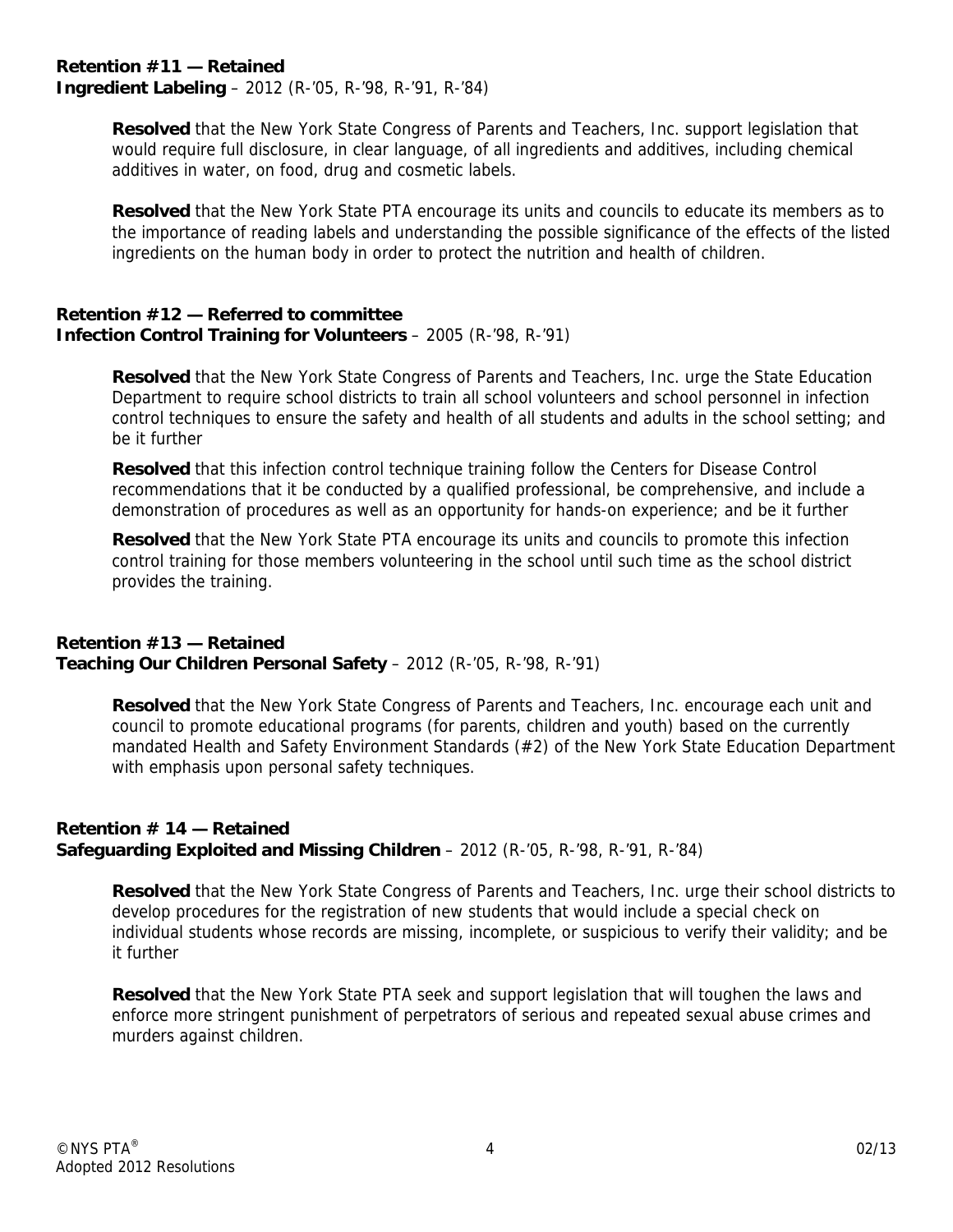## **Retention # 15 — Retained TV and Internet Control Devices** – 2012 (R-'05, U-'98, R-'91, R-'84)

**Resolved** that the New York State Congress of Parents and Teachers, Inc. urge PTA units to educate their members as to the availability of parent control devices for both TV and the Internet.

## **Retention #16 — Retained Ban of Standardized Testing of Young Children**- 2012 (R-'05, R-'98, R-'91)

**Resolved** that the New York State Congress of Parents and Teachers, Inc. urge local school districts to stop the mass use of standardized tests from preschool through second grade (with exception of mandated bilingual and certain special education assessments); and be it further

**Resolved** that the New York State PTA urge local school districts to develop and replace standardized tests below the third grade with alternative assessment methods that go by various names (authentic, appropriate, performance based and direct) and will provide useful data and genuine accountability; and be it further

**Resolved** that the New York State PTA urge that the State Education Department, State Board of Regents, State Legislature, and local school districts NOT call for new or additional standardized tests below the third grade and NOT rely on existing standardized tests below the third grade as indicators of educational progress; and be it further

**Resolved** that the New York State PTA urge councils and local units to provide information to parents about developmentally appropriate alternative means of assessment.

## **Retention #17 — Retained**

**Fundraising Position –** 2012 (R-'05, R-'98)

**Resolved** that the New York State Congress of Parents and Teachers, Inc. seek to prevent the exploitation of children through PTA fundraising; and be it further

**Resolved** that children and youth should never sell door-to-door for PTA; and be it further

**Resolved** that children and youth should never be offered prize incentives for fundraising; and be it further

**Resolved** that the New York State PTA educate its units and councils about the dangers involved in fundraising practices which utilize children in the generation of sales and revenue; and be it further

**Resolved** that all PTAs re-examine their fundraising practices as to whether those activities promote PTA's objects and purposes.

## **Retention #18 — Retained Identifying Unsafe School Crossings on State Roads** - 2012 (R-'05, R-'98)

**Resolved** that the New York State Congress of Parents and Teachers, Inc. support the passage of legislation which would enable the Department of Transportation to expend funds on identified risk areas and for the purpose of erecting, maintaining, and up-keeping of traffic signals on state, county, and local roads.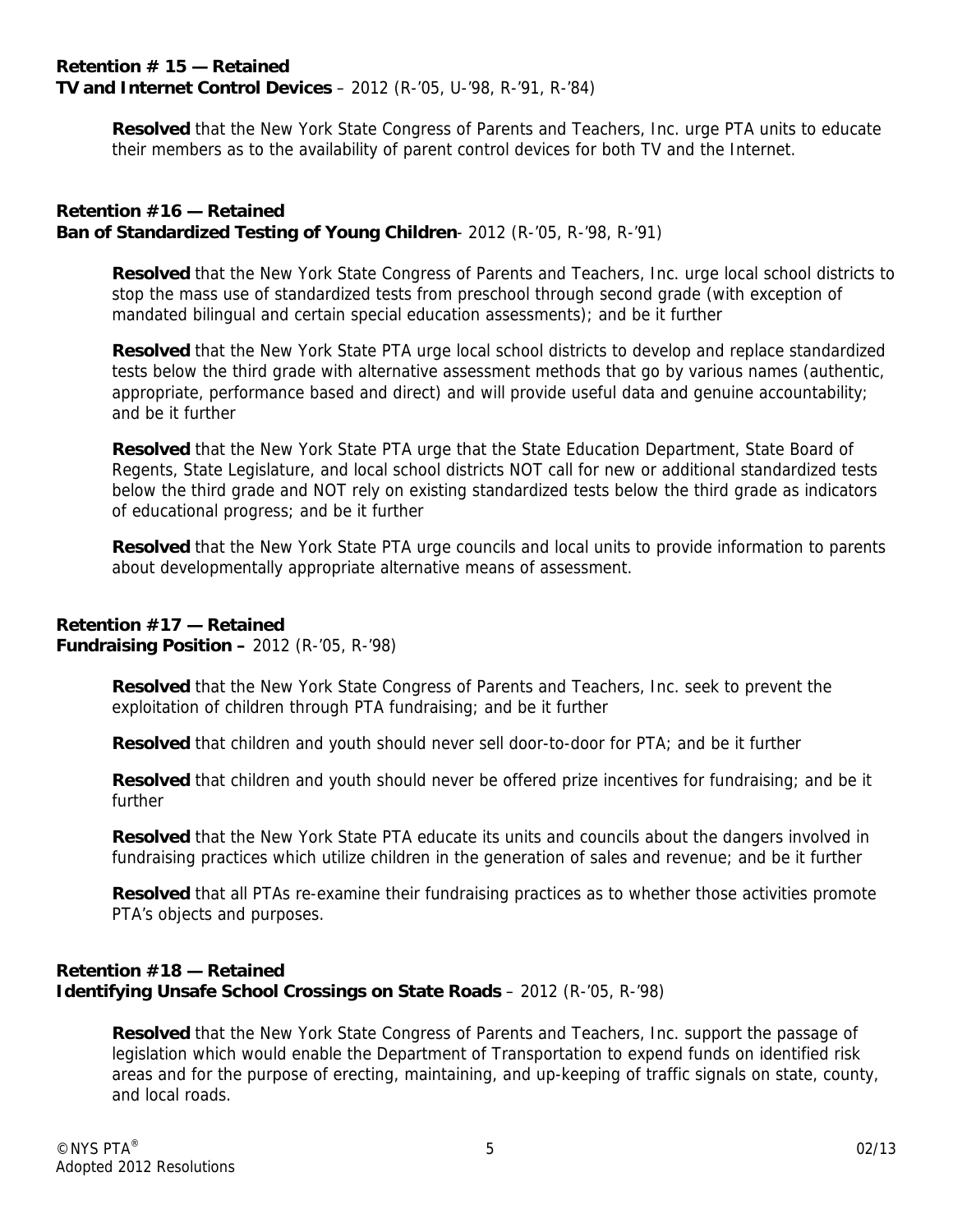## **UPDATES**

## **Update #1 — Adopted as amended**

**Underage Access Resulting from the Direct Shipping of Alcoholic Beverages** – 2012 (U-'05, R-'98)

**Resolved** that the New York State Congress of Parents and Teachers, Inc. seek and support legislation that would make the sale of alcoholic beverages over the Internet to minors and the subsequent delivery to minors a felony with increased fines and penalties; and be it further

**Resolved** that the New York State PTA seek and support legislation that would require proper labeling of shipments to indicate that shipment must be signed for by a person over 21 years of age with photo identification; and be it further

**Resolved** that the New York State PTA urge units and councils to educate their members about the ease of access to alcohol on the Internet, by mail, by telephone and through the use of credit/debit cards and any other electronic payment methods; and be it further

**Resolved** that the New York State PTA urge units and councils to educate their members about the risks involved and the need for vigilance in safeguarding credit cards.

## **Update #2 — Adopted as presented**

**Fair Housing** – 2012 (U-'05, R-'98, R-'91, R-'84)

**Resolved** that the New York State Congress of Parents and Teachers, Inc. urge its units to be aware of discriminatory housing practices against families with children, particularly single-parent, minority, and LGBT (lesbian, gay, bi-sexual, transgender) families and families of children and adults with special needs; and be it further

**Resolved** that the New York State PTA urge units to promote programs disseminating information of fair housing laws and the rights of individuals under those laws; and be it further

**Resolved** that the New York State PTA support measures to strengthen existing laws to promote stronger enforcement of fair housing laws.

## **Update #3 — Adopted as presented Mental Health and Substance Abuse Insurance Parity** – 2012 (U-'05)

**Resolved** that the New York State Congress of Parents and Teachers Inc. urge PTA units and councils to work to educate parents and the school community about parity issues and available mental health and substance abuse services and programs.